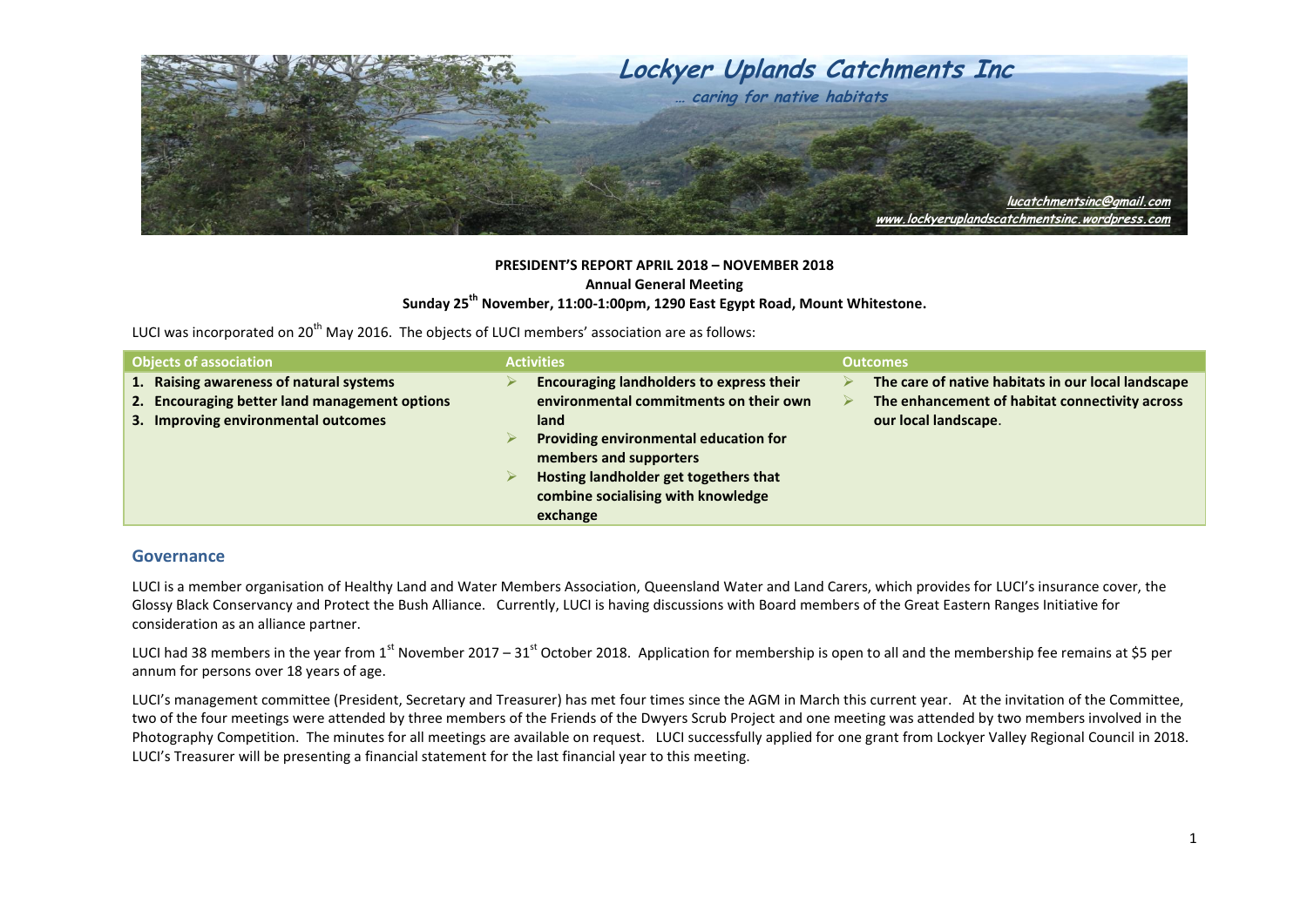

## **LUCI'S ACTIVITIES FOR APRIL 2017- MARCH 2018**

| <b>Projects</b>                                                               | <b>Progress and comments</b>                                                                                                                                                                                                                                                                                                                                                                                                                                                                                                                                                                                                                                                                                                                                                                                                                                                                                                                                                                                                                                                                                                                                                                                                                                                          |
|-------------------------------------------------------------------------------|---------------------------------------------------------------------------------------------------------------------------------------------------------------------------------------------------------------------------------------------------------------------------------------------------------------------------------------------------------------------------------------------------------------------------------------------------------------------------------------------------------------------------------------------------------------------------------------------------------------------------------------------------------------------------------------------------------------------------------------------------------------------------------------------------------------------------------------------------------------------------------------------------------------------------------------------------------------------------------------------------------------------------------------------------------------------------------------------------------------------------------------------------------------------------------------------------------------------------------------------------------------------------------------|
| <b>Friends of Dwyers Scrub Project</b>                                        | 50 hours volunteer weeding since April and a total of approximately 435 hours since project commenced in October 2015.<br>Weed mapping using Avenza software is underway.<br>New QPWS Senior Ranger liaison officer who has inducted FoDS team in use of new herbicide, provided upgraded equipment<br>and is revising individual work agreements while investigating option of agreement between LUCI and QPWS;.<br><b>Issues to be addressed:</b><br>1. LUCI's preference for collaborative agreement between LUCI and QPWS not individual volunteers and QPWS.<br>2. Impacts of continuing roadworks through park.                                                                                                                                                                                                                                                                                                                                                                                                                                                                                                                                                                                                                                                                 |
| <b>Lockyer Uplands Glossy Black</b><br><b>Cockatoo (GBC) Project: Phase 2</b> | " Five year citizen science project involving eight properties and Dwyers Scrub with 636 trees tagged for surveying, involving four<br>Casuarina/Allocasuarina species.<br>Third round data collection on trees has commenced with wildlife cameras installed at known GBC watering source on each of<br>two properties.<br>Dr Guy Castley has analysed data collected to date and has judged our citizen science to be of an academic standard.<br>" Contact made with Wingecarribee Shire Council re their Glossy Black Cockatoo Conservation program, which includes the<br>Glossies in the Mist Project. The Manager (Environment and Sustainability) is open to opportunities for learning exchange.<br>Letters about Glossies in the Mist Project sent to Cr Rick Vela and LVRC's Belinda Whelband for consideration as a project to<br>promote the importance of a wildlife corridor.<br>" Discussed idea of a GBC and She-oak promotion event with Martin Bennett (LVRC).<br><b>Ongoing actions:</b><br>1. Maintain tree surveying schedule and locate other likely water sources and nesting sites for camera surveillance.<br>2. Follow up with Wingecarribee Shire Council.<br>3. Follow up with LVRC re possibility of State grant and a GBC and She-oak promotion event. |
| <b>Special Interest Walks</b>                                                 | " Three walks have been held thus far and attracted between 11-15 walkers.<br>• Walk leaders have been excellent and very generous in giving their time and sharing their knowledge.<br><b>Ongoing action:</b><br>1. The project to continue with two walks (Autumn and Spring) a year.                                                                                                                                                                                                                                                                                                                                                                                                                                                                                                                                                                                                                                                                                                                                                                                                                                                                                                                                                                                               |
| <b>LUCI Breakfast</b>                                                         | " Breakfast organized by working party and held at Stockyard Creek Hall in June.<br>Forty-five people attended and heard guest speaker Dr Des Hoban.<br>Positive feedback received.<br>٠<br><b>Ongoing action:</b><br>1. Confirm who will coordinate this project and who will be in the working party.<br>2. Decision on number of breakfasts per year                                                                                                                                                                                                                                                                                                                                                                                                                                                                                                                                                                                                                                                                                                                                                                                                                                                                                                                               |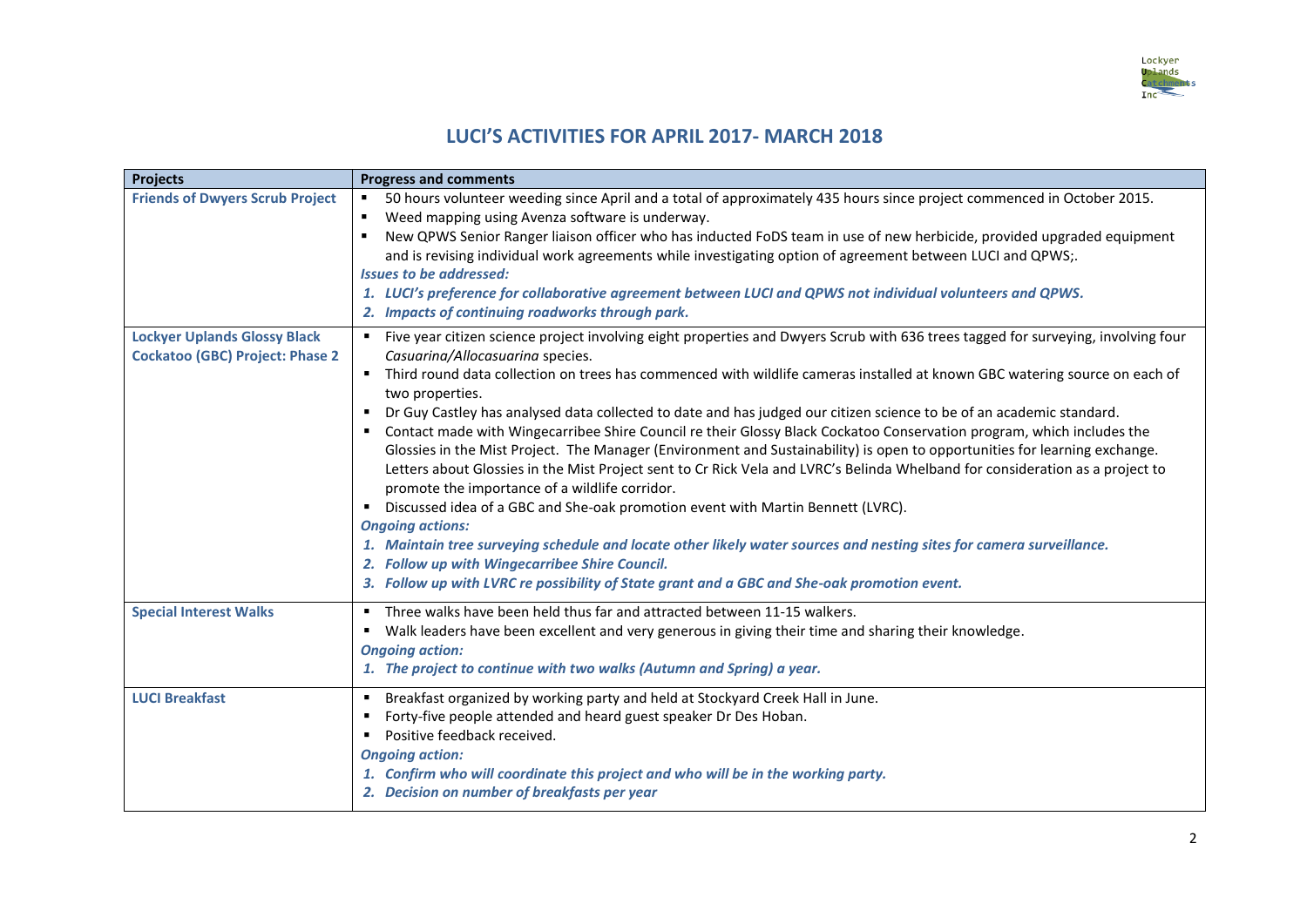

| <b>Lockyer Valley Biodiversity</b><br><b>Priorities Initiative</b>       | " LUCI brought together Lockyer Valley biodiversity stakeholders on two occasions with the aim of discussing the state of<br>biodiversity in the Lockyer Valley and identifying biodiversity priorities for planning and management.<br>Stakeholders agreed on next steps in the process and a third meeting of stakeholders is to be convened by LVRC.<br>" LUCI would like to see the stakeholder network operate as a forum for LVRC to engage with relevant groups and agencies when<br>reviewing the Lockyer Valley's environment plan.<br><b>Action needed:</b><br>1. Continue to liaise with LVRC on date for next stakeholder network meeting and community engagement plans around the<br>review of Council's environment planning. |
|--------------------------------------------------------------------------|----------------------------------------------------------------------------------------------------------------------------------------------------------------------------------------------------------------------------------------------------------------------------------------------------------------------------------------------------------------------------------------------------------------------------------------------------------------------------------------------------------------------------------------------------------------------------------------------------------------------------------------------------------------------------------------------------------------------------------------------|
| <b>Biodiversity Property Planning</b><br><b>Group</b>                    | " LUCI held an introductory workshop for landholders (10 properties represented). Martin Bennett (LVRC) provided participants<br>with property profiles and folders and Deb Metters (SEQ Land for Wildlife Regional Coordinator) attended.<br>" Landholders from eight properties have formed an ongoing peer learning and support group for their property planning and<br>conservation work and have held one meeting to date, with the next meeting scheduled for January 2019.<br><b>Ongoing action:</b><br>Participants to self-manage group by rotating planning and facilitation.                                                                                                                                                     |
| <b>Lockyer in the Wild Nature</b><br><b>Photography Competition 2018</b> | " Competition launched in August and culminated in exhibition and awards and prizes presentation in November.<br>" Major sponsor LVRC and prize donors Lockyer Printing, jAK & MO Taste Co., Rosier Futures, Dawn Properties and Dr Guy Castley.<br>" 32 entrants submitted 129 photographs, which were judged by Dr Guy Castley and Mr Chris Cameron.<br>" Around forty people attended the exhibition at Stockyard Creek Community Hall.<br>A debrief of the success of the project is being prepared by members Penny Kidd and Diane Guthrie.<br><b>Action:</b><br>1. Determine the future of the project.                                                                                                                                |
| <b>Junior Citizen Science Project</b>                                    | Two meetings held with Principal of Mount Sylvia State School to discuss soil and composting project for 2018.<br>٠<br>While Principal was enthusiastic and expressed commitment, there was no follow up from the school.<br><b>Action:</b><br>1. Management Committee has decided to not pursue the JCS Project at the present time.                                                                                                                                                                                                                                                                                                                                                                                                        |
| <b>Lockyer Uplands Koala Project</b>                                     | " Currently, only opportunistic sightings and scat findings recorded.<br><b>Actions needed:</b><br>1. More promotion of the importance of registering sightings and scat findings.                                                                                                                                                                                                                                                                                                                                                                                                                                                                                                                                                           |
| <b>Quarterly Update Newsletter</b>                                       | Fourteen issues to date and directly circulated to over 80 recipients.<br>п<br>2018 has seen more contributions to the newsletter from members and supporters.<br>п                                                                                                                                                                                                                                                                                                                                                                                                                                                                                                                                                                          |
| <b>Social media</b>                                                      | LUCI's webpage receives a modest amount of views (1,624 views and 507 visitors since April 2017).<br>$\blacksquare$<br>LUCI's FBook page (set up in August 2018) has 45 followers with over 120 views in the last month.                                                                                                                                                                                                                                                                                                                                                                                                                                                                                                                     |